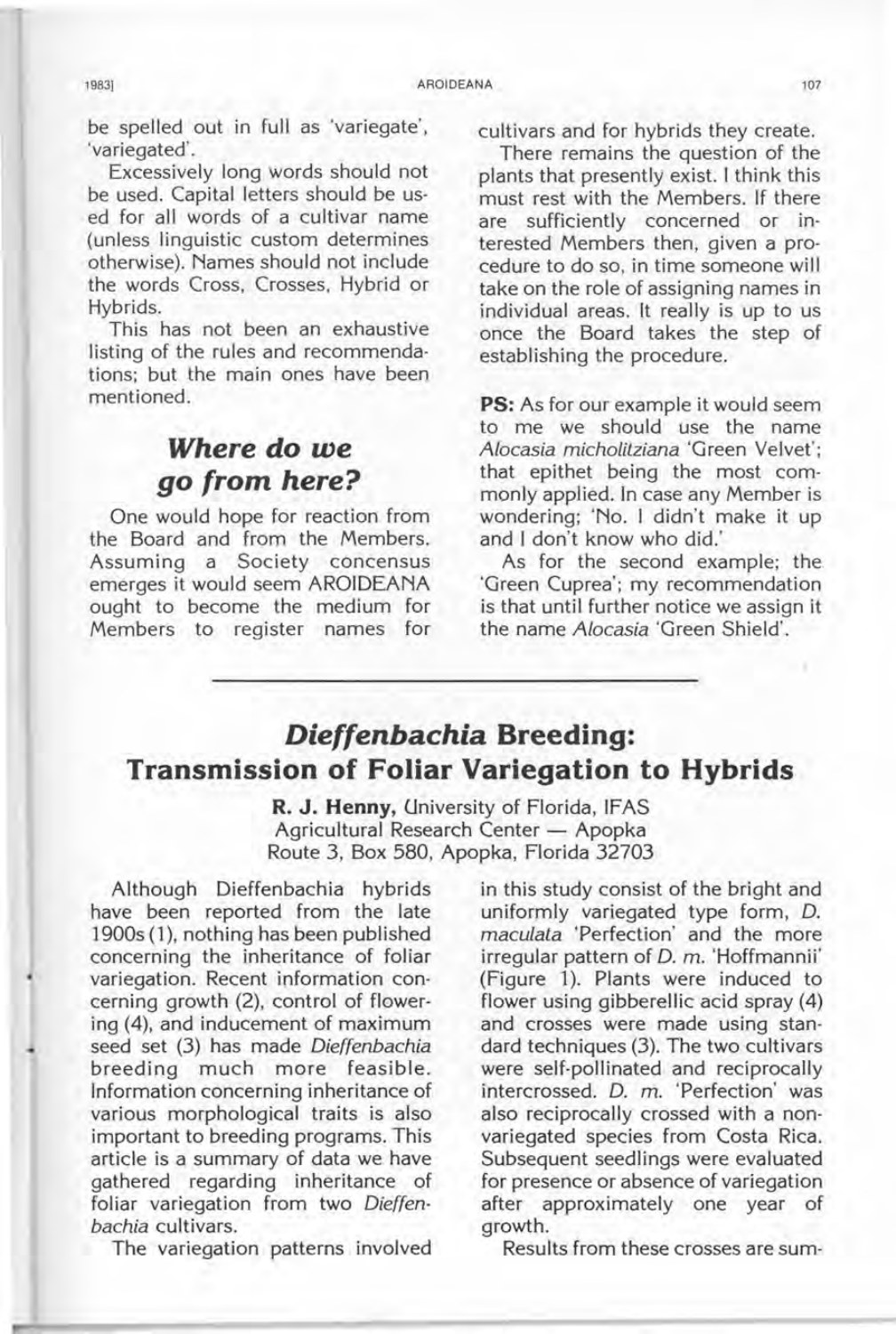marized in Table 1. Selfing or intercrossing D. m. 'Perfection' with D. m. 'Hoffmannii' produced a ratio of three variegated to every one green seedling. Crossing D. m. 'Perfection' with the green species resulted in a  $1:1$ ratio of variegated and green seedlings.

These results indicate that foliar variegation in these two Dieffenbachia is under control of a single dominant gene. It is also apparent that each plant was heterozygous for variegation. The gene for variegation consists of two alleles (or forms): one allele for variegation and the other allele for nonvariegation. A variegated Dieffenbachia 'Perfection' is heterozygous for variegation when it has one allele for variegation and one for nonvariegation. A seedling's appearance will depend on which allele it obtained from the other parent. When a plant has both the same alleles, either for variegation or nonvariegation, it will breed true for either condition following self pollination, such plants are termed homozygous for the gene in question.

From a breeding standpoint, the dominant genetic nature of foliar variegation makes development of new cultivars much easier. For example, if we want to combine the 'Perfection' leaf type with a plant that has red petioles, but green leaves, we can be

assured that approximately 50% of the seedlings will have the variegated leaves. Which portion of those will have red petioles will depend on how that trait is inherited. The only way to determine the genetic basis of any characteristic is to make several crosses and carefully evaluate the seedlings for the presence or absence of each trait in question. Accurate and detailed record keeping is essential.

Other important morphological characters of Dieffenbachia, such as growth habit, suckering tendency and petiole coloration are also important to study genetically. Hopefully, future reports will provide information concerning inheritance of these traits so \ other people interested in breeding Dieffenbachia will have some idea of what to expect in their hybrid progenies.

## **Literature Cited**

- 1. Birdsey, M .F. 1951. The cultivated aroids. The Gillick Press, Berkeley, CA.
- 2. Henny, R. J. and E. M. Rasmussen. 1980. Growing and breeding Dieffenbachia. Aroideana 3:65-68. 3.
- 1980. Producing Dieffenbachia from seed. Aroideana 3:94-95.
- 4. 1980. Stimulation of flowering in Dieffenbachia. Aroideana 3:96-97.

.

Table 1. Segregation data for variegated and green foliage among seedlings from crosses involving Dieffenbachia maculata 'Perfection' and D. m. 'Hoffmannii'.

| Cross                                   | Total No.<br><b>Seedlings</b> | No.<br>Variegated<br><b>Seedlings</b> | No. Non-<br>variegated<br><b>Seedlings</b> | Ratio |
|-----------------------------------------|-------------------------------|---------------------------------------|--------------------------------------------|-------|
| D. m. 'Perfection' (selfed)             | 95                            | 70                                    | 25                                         | 3:1   |
| D. m. 'Hoffmannii' (selfed)             | 57                            | 44                                    | 13                                         | 3:1   |
| D. m. 'Hoffmannii' x D. m. 'Perfection' | 208                           | 150                                   | 58                                         | 3:1   |
| D. m. 'Perfection' x D. m. 'Hoffmannii' | 304                           | 237                                   | 67                                         | 3:1   |
| D. m. 'Perfection' x D. sp. (Green)     | 65                            | 32                                    | 33                                         | 1:1   |
| D. sp. (Green) x D. m. 'Perfection'     | 52                            | 21                                    | 31                                         | 1:1   |